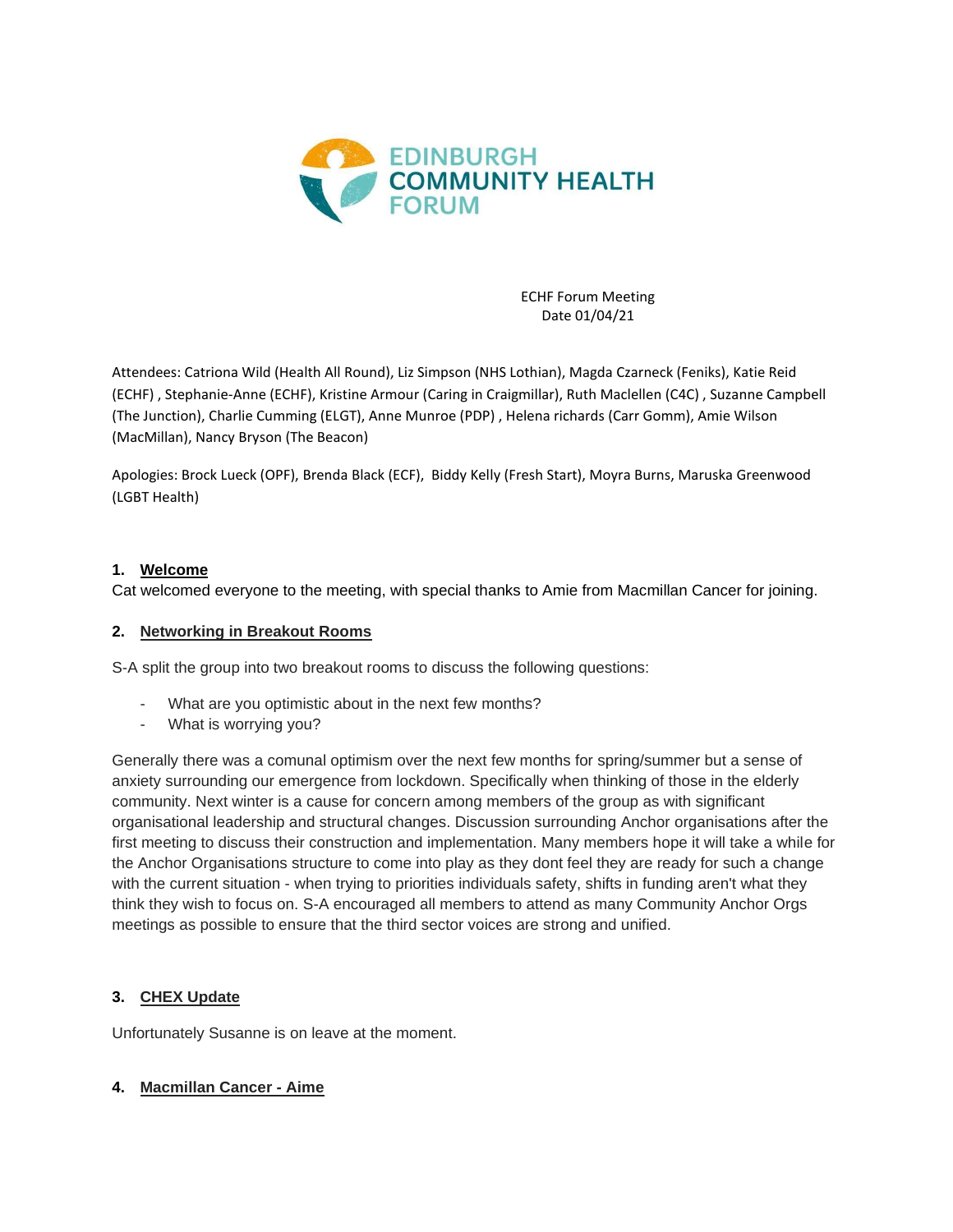Aime presented a powerpoint on the new *Macmillan Project : Improving the Cancer Journey*. Hoping to be live and taking referrals by July, Macmillan funded for 3 years and intending for an exit strategy with NHS Lothian. Project runs in all four lothian areas, mid lothian and west have staff working at the moment with the other areas to follow. The project supports anyone at any point in their cancer journey including parents and carers. They are currently looking to reach individuals with lived experience of cancer to put together a group to help run services. They are running a *'sharing experiences'* online session to gain some insight into this which will run on: **Weds 14th April, Tues 20th, thurs 27th - email Aime or Katie for more details.** 

Members are very encouraged to hear that the project is out there and it sometimes seems illnesses such as cancer can go off of the raider when dealing with so many health & inequalities issues. There is a role for community health projects to initiate discussions around cancer screening with their members which we should take action on. When considering minority groups in this way how can we continue to support minority groups like the Polish community, lonely or isolated individuals? How are the appointments going to be accessible and friendly for the individuals they seek to help - ensuring they are friendly, welcoming and reducing the barriers those with inequalities help. Amie encouraged anyone with thoughts on how to make these appointments and services as welcoming and accessible as possible to email her over their thoughts!

# **5. Forum update**

# *S-A*

- **IJB meets on 27th april**, please access these minutes after to look for Linda Irvine's update on extension of core grants for the year. This would mean four years core grants instead of three.
- Innovation Grants meeting to see if they are going to be continued. Lots of great projects on the go at the moment. **Action point to see if Orla would like to come along to share her project with the members of the Forum.**
- Matter of Focus sessions are ongoing and going well. For those that are considering joining in there is a meeting on the **20th of April at 3pm** to come along and chat about the next two years and how we see this going & the long term sustainability.

# *KR*

- Updating the website to a slightly more modern and accessible platform, this will also include some *'member blogs'* which we hope to have up in the next two weeks!
- Member meetings are going well and it would be great for anyone not contacted to get in touch with a day they are available to meet!

### *Community Anchor Orgs*

Lots of discussion on CAO's including worries from members of the groups*:* 

Didn't want them to be 'one-size-fits-all' or the only way to get money.

- Did want it to be a right fit for Edidnburgh, not textbook standard, flexible and supportive. S-A would encourage all those who made it to the first meeting to check the following report and ensure you feel it accurately represents the conversations we were having throughout the duration of the meeting. It is incredibly important that third sector voices are heard and influencing the discussions surrounding CAO's, however at the moment we have lots of questions and limited answers.